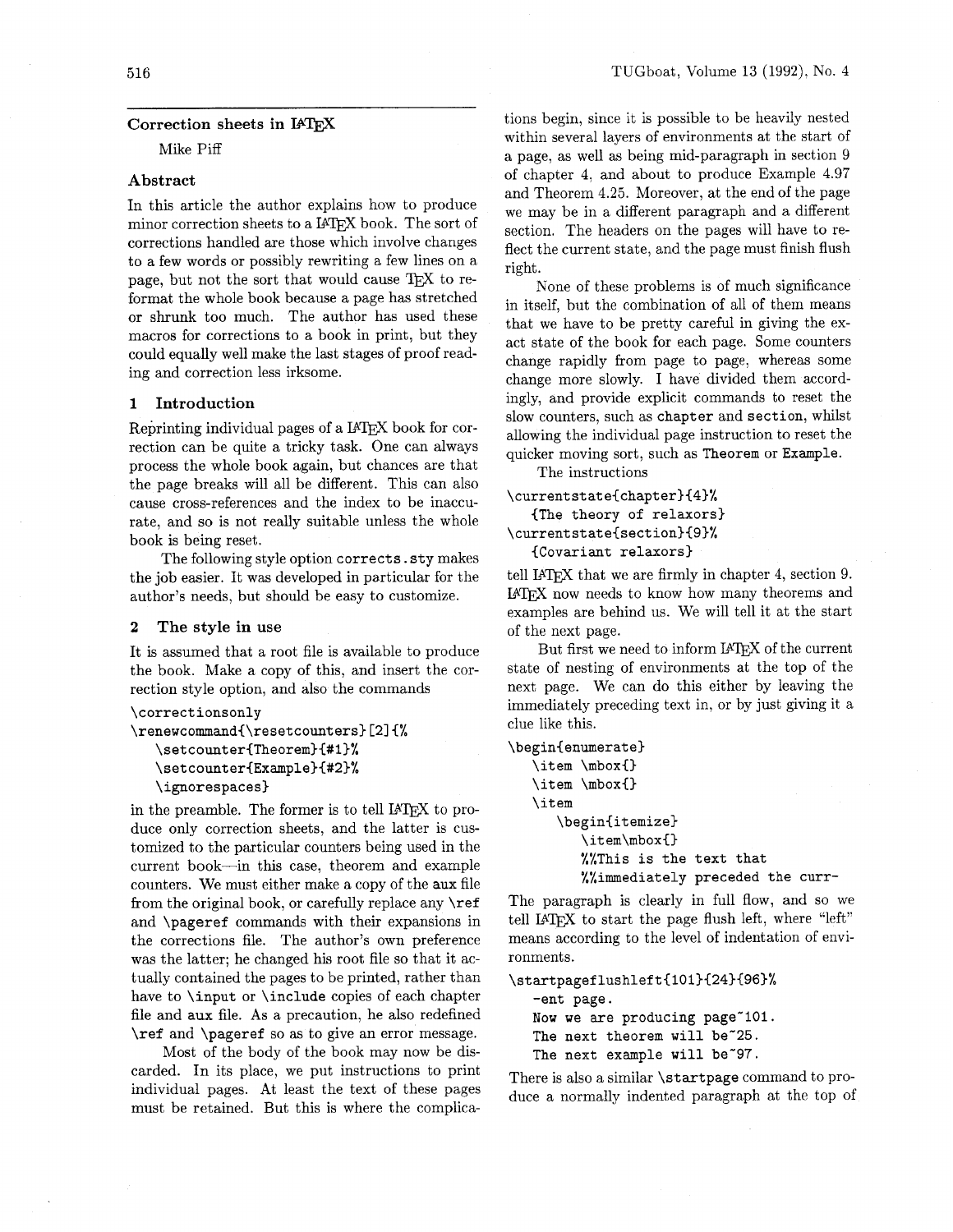the page, or to use if the first thing on the page is a theorem, say.

This page ends in mid-flow, so we let IATFX know about this.

. **..it was clearly not too diff-% \endpagef lushright.** 

The **\endpage** command has a similar meaning, but allows normal paragraph termination in mid-line. Both cause the page to end flush bottom. Just use **\clearpage** if this page is at the end of a chapter.

It may happen that a run of two or more pages have mistakes on them. The macros in the style option are designed to make that easier to handle. At the start of a second, or subsequent, page in midparagraph, insert the instruction

## **\anotherpageflushleft**

or include the command **\anotherpage** in its text if it does not have to start flush left. Terminate any such pages in the usual way. This saves having to

retype the current state of the fast moving counters.<br>The author has found that floating figures are<br>nandled correctly, but TEX has to see the whole page<br>where the figure is defined. Alternatively, the figure The author has found that floating figures are where the figure is defined. Alternatively, the figure can be moved to an appropriate place on the page being printed. Clearly a large number of held-over insertions could present some problems, and the best course of action might then be to move them to the exact place where they should appear, with the "insert here" option active.

Footnotes on the current page can be handled by using the optional parameter to set the correct mark. Footnotes held over wholly from a previous page can be inserted with **\f ootnotetext.** A split footnote from a previous page is handled by means of the **\moref ootnotetext** command, which takes the text of the footnote as its only parameter.

The final feature of this style option is the fact that only the pages specified above get through to the **dvi** file.

## **3 The style in detail**

We first of all define two boolean variables. The variable **\if correct ions** is an indicator of whether we are producing corrections or not. Its default is false, so the style will have no effect unless it is changed to true. Variable **\ifrealpage** is used internally to tell IATFX to actually ship out the current page. Its default is true.

# \newif\ifcorrections \correctionsfalse \newif\ifrealpage \realpagetrue

To switch from this default mode, where the style has no effect, we provide a command to change the values of these two variables.

**\def\correctionsonly{%** 

# **\correctionstrue \realpagefalse>**

The sectioning counters can be changed by means of the **\current st ate** command. We provide some dummy text by means of the **\mbox{}** command.

```
\def\currentstate#1#2#3{% 
   \setcounter{#l){#2)% 
   \addtocounter{#l>{-13% 
   \csname #1\endcsname{#3}\mbox{}}%
```
To start a page of output, we specify the page number and then call a command **\reset counters,**  whose default meaning is to do nothing but ignore spaces. This command should be redefined in the user's preamble to take account of any counters that might need updating.

\def\startpage#1{\npage{#1}%

**\resetcounters)** 

```
\def \startpagef lushleft#l{\npagei#l)% 
   \noindent\resetcounters)
```
**\newcommand{\resetcounters)(\ignorespaces~** 

Both commands to produce a new page make use of the **\npage** command.

\def\npage#1{\clearpage **\global\realpagetrue \setcounter{page){#i>}** 

The end of a page, flush right or not, is pro-

duced by the following two commands, or if appropriate by a **\clearpage.** 

```
\def\endpageflushright{%
```
**{\parf illskipOpt\par\pagebreak)) \def \endpage{\pagebreak)** 

If the page after this one also needs to be printed, an alternative way of producing it is to use one of the following two commands.

#### **\def\anotherpageflushleft(%**

**\global\realpagetrue\noindent> \def\anotherpage{\global\realpagetrue>** 

A footnote from the previous page. part of which appears at the bottom of the current page. can be handled by inserting a left justified footnote without a mark in either the text or the footnote itself. This command should be invisible in the surrounding text, and so we make certain that it does not alter TEX' space factor.

# **\def\morefootnotetext#l~\@bsphack~% \def\@makefntext##l{\noindent ##I)% \f ootnotetext{#l)>\@esphack~**

The only thing that remains is to make sure that any extraneous text, such as is created by sectioning commands, is not printed. We first take a